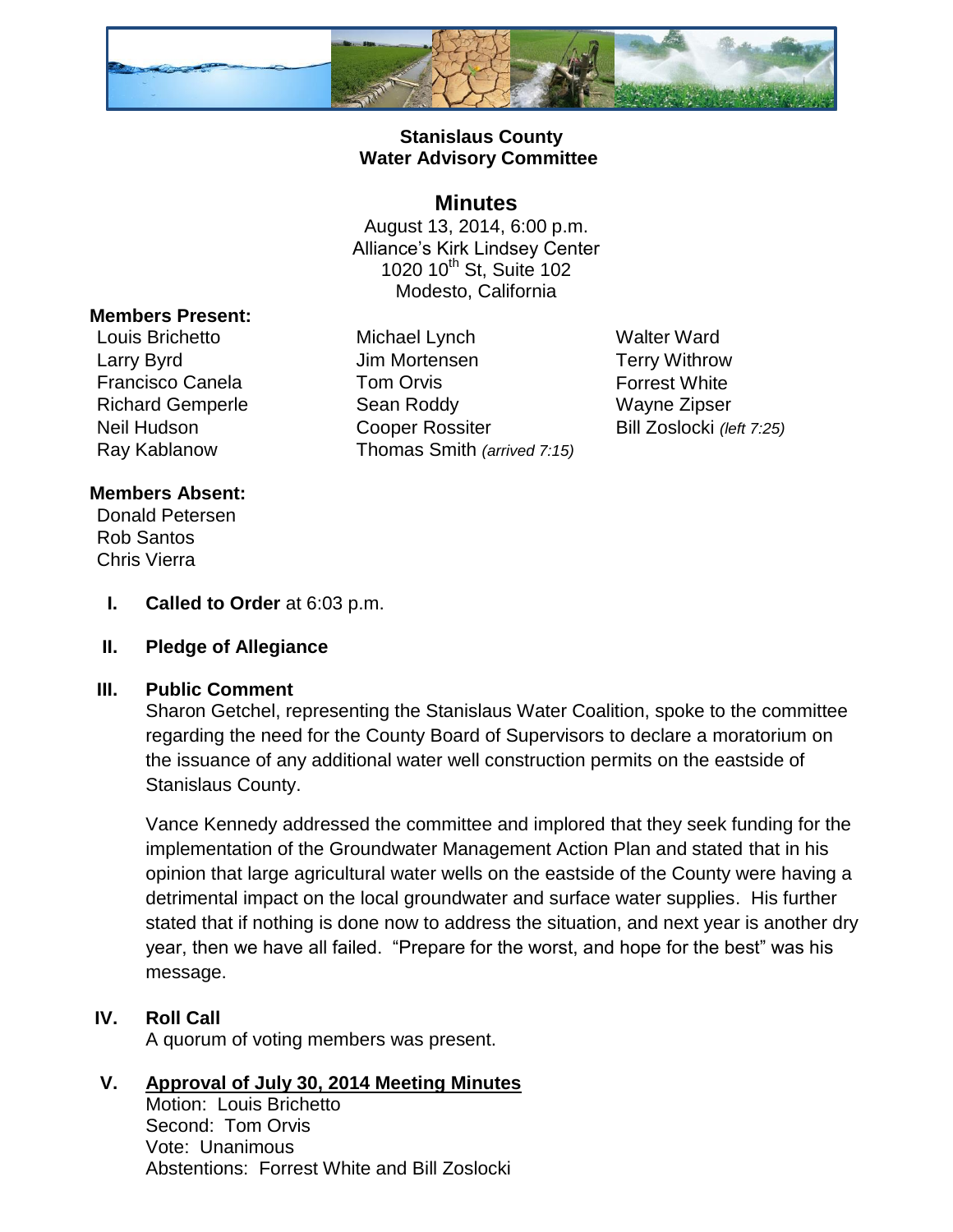## **VI. Water Well Permitting Activity (Ward)**

Walter Ward presented an update regarding the number, type and general location of new water well permits that have been issued in the County. These charts are available on the WAC webpage on the County's website under the tab for this meeting's presentation materials.

### **VII. Rural Domestic Well Issues (Ward)**

Walter Ward presented an update regarding what is known about the California Air Resources Board emissions regulations pertaining to the operation of water well drilling rig equipment. For the duration of the declared drought emergency, all twoengine drilling rig equipment (including the auxiliary engine) is exempt from the air emission regulations. This information is posted at the following web address: [http://www.arb.ca.gov/msprog/ordiesel/waterwelldrillrigs.htm.](http://www.arb.ca.gov/msprog/ordiesel/waterwelldrillrigs.htm) The CARB will be issuing further guidelines related to single-engine water well drilling equipment which is the predominant type of water well drilling rig equipment in our area. Ward also updated the committee regarding the County's proposal to develop a low-interest loan program for County residents in rural settings that have experienced "dry well" problems and whom are in need of financial assistance. It is anticipated that this program will be presented to the Board of Supervisors for approval in late August. Ward also updated the committee on the number and location of dry wells being reported to him and that the "Report a Well Problem" form was available for use on the County's website.

### **VIII. Groundwater Ordinance Revision (Jack Doering)**

Stanislaus County Counsel Jack Doering walked the committee through the revisions made to the existing Groundwater Mining & Export Prevention Ordinance. The significant revisions pertain to the definition of "mining" which now is described as "unsustainable groundwater extraction." This approach is consistent with state legislative intent insofar as the overarching objective of the state is to achieve and maintain sustainable groundwater management. Unsustainable groundwater extraction ("mining'), as such, would not be allowed, unless conditionally permitted under the ordinance. The revised ordinance also includes mandatory monitoring and reporting requirements pertaining to groundwater levels and groundwater extraction data. These requirements are also consistent with the emerging state legislation regarding sustainable groundwater management. The revised ordinance (in strike-out and underlined format) is also available on the WAC webpage of the County's website. The revised Groundwater Ordinance will be taken to the Technical Advisory Committee for further vetting, analysis and discussion.

### **IX. Groundwater Legislative (Ward)**

Ward provided an overview of the status of the legislation working its way through the legislative process in Sacramento. There is no question that some form of legislation pertaining to sustainable groundwater management will be approved by the legislature this summer (likely by the end of August) and will be enacted into law by the Governor.